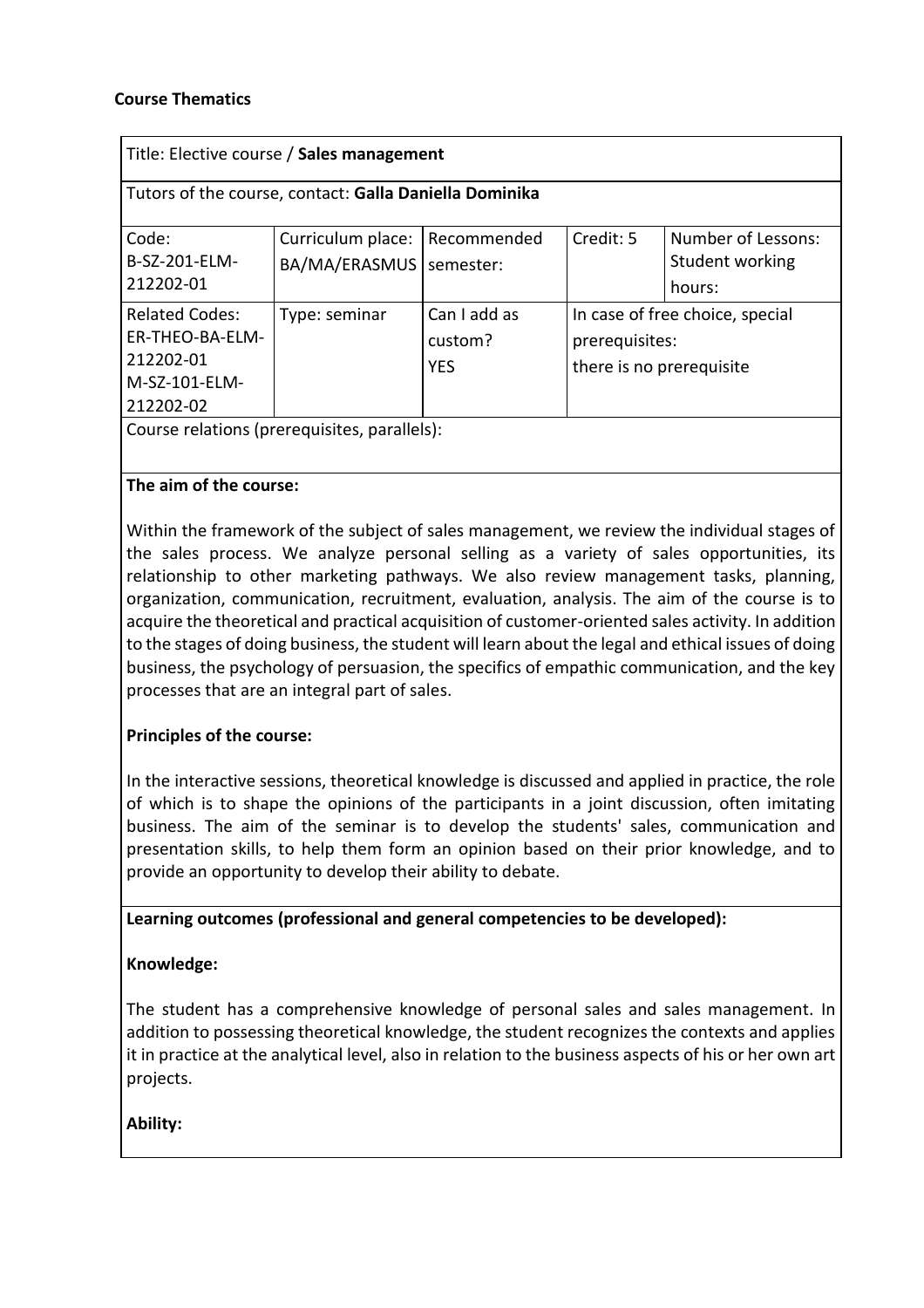The seminar enables students to develop their sales, communication, and presentation skills. It helps to form an opinion based on prior knowledge and provides an opportunity to form a willingness to debate. As a result of the course, the student will be able to think in a salesoriented way, to formulate an autonomous opinion in the case of other business projects directly and indirectly related to the subject.

# **Attitude:**

The student's thinking is influenced by a sales-centric approach, consciously thinking about the business, social, cultural, community, environmental aspects of their design work, and striving to adhere to the legal and ethical standards of their profession. Open to new knowledge, methods, creative, dynamic implementation possibilities, teamwork, cooperation, reasoning. It is determined to implement its ideas in the highest possible quality, both on an individual and group level, it feels responsible for the results of its work, and it strives to create value.

### **Topics to be processed within the course:**

- 1. Course (08/02/2022) Introduction, Topics, requirements, detailed description of the semester, Introduction to the conceptual framework of personal selling
- 2. Course (15/02/2022) Sales training in practice
- 3. Course (22/02/2022) The sales process, Psychological basics of sales negotiation
- 4. Course (01/03/2022) Sales staff management, Sales organization planning and performance measurement
- 5. Course (08/03/2022) Recruitment and selection
- 6. Course (22/03/2022) Multipath sales system, managing the introduction of new sales paths
- 7. Course (29/03/2022) Sales & Social Media
- 8. Course (05/04/2022) Sales & Marketing Bad or good relationship?!
- 9. Course (12/04/2022) Ethics in personal sales
- 10. Course (26/04/2022) Group presentation/part 1
- 11. Course (03/05/2022) Group presentation/part 2

# **Peculiarities of learning organization / process organization:**

We meet with students 11 times during the course. During the lessons, the topic in the call will be processed. In the first part of the seminar the theoretical presentation of the material takes place, then in the second half of the course the practical processing of the topic takes place with the active participation of the students, through the performance of individual and group tasks.

# **Students' tasks:**

**1. Active seminar participation (5 points) -** Students are present during the lesson, participate in the joint work, comment on the curriculum, actively participate in the tasks, try to strengthen the interactive nature of the lesson by sharing their questions and comments and sharing their professional opinions.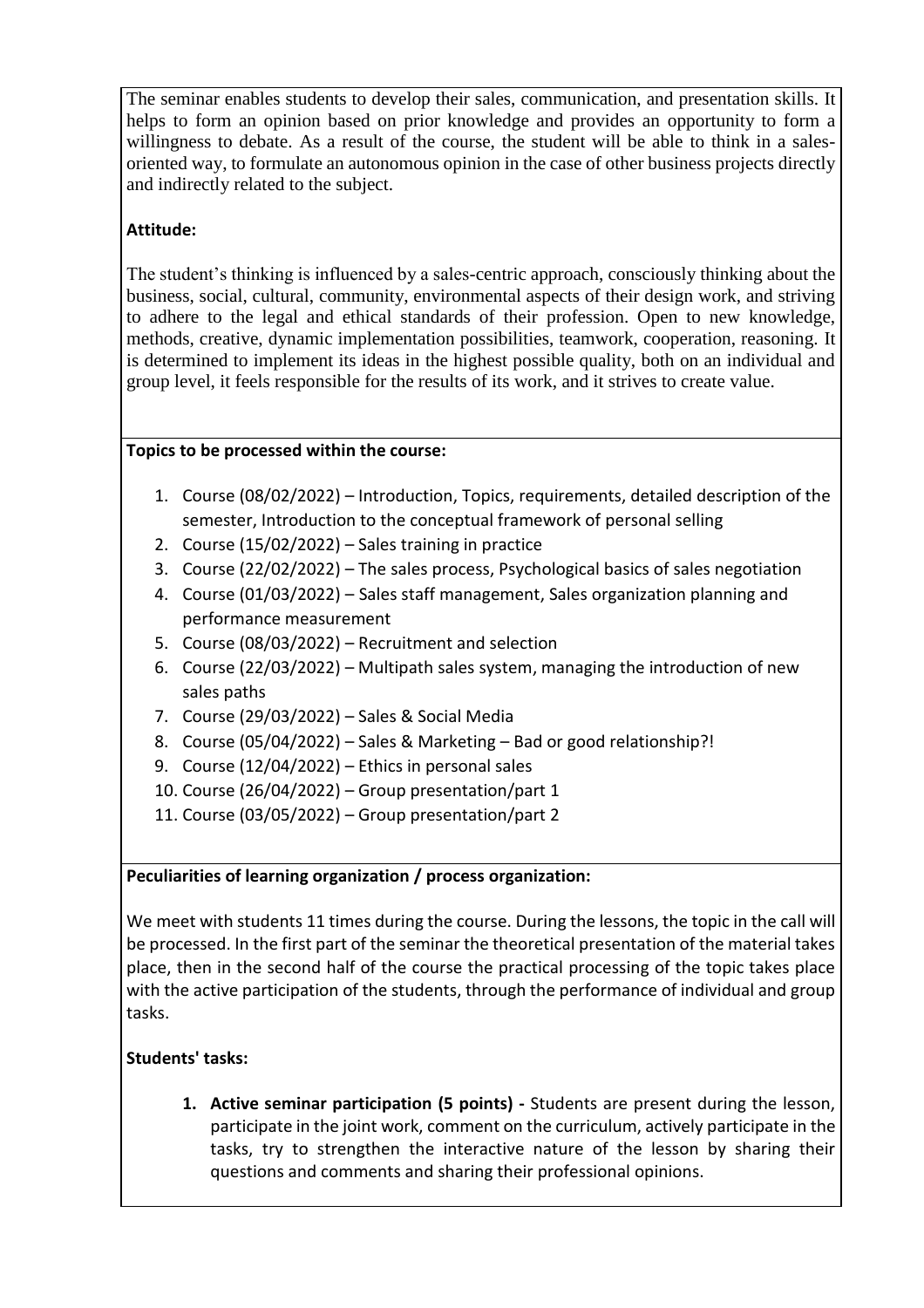- **2. Creating interviews (individually) (20 points) –** The task is to conduct 2 personal interviews with salespeople. The group task is based on an interview with salespeople. Everyone must conduct two interviews individually. After selecting an industry, the group should look for interviewees. Interviewees in business need to deal with personal sales. An exception is in-store salespeople who cannot be interviewees. The audio material of the interview should be recorded, but only the transcript should be submitted. Deadline: 01/04/2022
- **3. Group presentation (45 points) –** Students are organized into groups of 3-4 people in the first seminar. The group selects an industry it likes, from which point of view it examines the specifics of sales in that area. Group members interview subjects from a jointly selected sector for an individual interview. The task of the group is to present the sales activity of the chosen industry along the dimensions acquired during the course. The guideline and the questions are prepared by the group. The duration of the presentation is 15 minutes, which, in addition to summarizing the results of the interviews, also integrates relevant industry specifics, theoretical and practical examples.
- 4. **"Be a salesman" – video (30 points) –** Students are tasked with making a 2-3 minute-long video during which they become a personal salesperson. In the video, an object chosen by the student must be sold to a person who is the target group. The video doesn't have to include anyone other than the student, but if the student wants, they can involve "supporting actors". The point is to apply and present sales techniques in a video through the student's own individual, creative glasses. The video format is free to choose. Video submission deadline: 01/05/2022

### **Evaluation:**

Method of evaluation: The course ends with a practical grade. During the semester, the timing of the hearings is distributed. Active hourly attendance can be completed during the semester. Group presentations will take place during the last two seminars. The assignment takes place in the first seminar after the group formation.

During the course, student assessment is based on 4 pillars:

# **1. Active seminar participation (5 points)**

- a. Students will attend the seminar whenever possible
- b. The student's participation is characterized by an active presence, he/she is accustomed to the lessons and takes part in the tasks

# **2. Creating interviews (individually) (20 points)**

- a. The student conducts the interview accurately and carefully
- b. The transcript presents the reader with a summary of the complete and truly completed interview
- c. The selection of interviewees is tailored to the sector selected by the group

# **3. Group presentation (45 points)**

- a. Elaboration of the guideline of the interview, its quality and essence
- b. An impeccable and logical summary of the results of the interview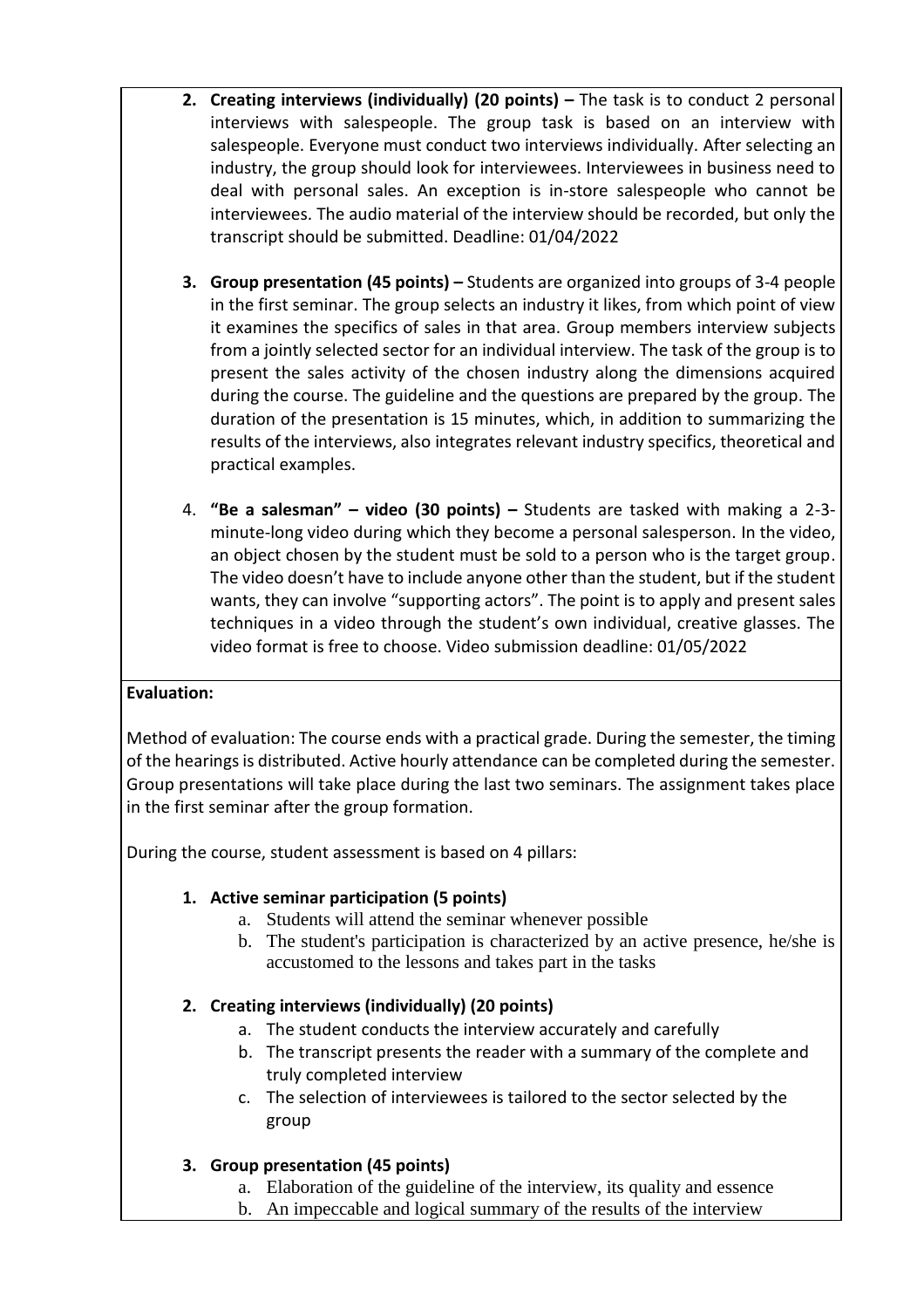- c. Elaboration of the topic, highlighting the essential elements, finding the right focus
- d. Logical, understandable line of thought, structure
- e. Consistent and accurate use of professional terms
- f. Depth of theoretical background / thinking framework, application of references and appropriate handling
- g. The level of group cohesion resulting from teamwork
- h. The quality and smoothness of the presentation

#### **4. "Be a salesman" – video (30 points)**

- a. The video is designed with care in high quality
- b. Highlights the theoretical background of personal selling, recognizes or introduces stereotypes
- c. It includes the student's individual, creative perspective

#### **Evaluation criteria:**

The condition for the completion of the subject is the complete, demanding, careful preparation of all the tasks listed above and the strict observance of the deadlines.

#### **Calculation of grade:**

0-55 insufficient (1) 56-65 sufficient (2) 66-75 medium (3) 76-84 good (4) 85-100 excellent (5)

### **Required reading:**

- Futrell, C. (2021). Fundamentals of selling: Customers for life through service. McGraw-Hill.
- Chet Holmes: The Ultimate Sales Machine (2007)
- Tony J. Hughes: Combo Prospecting (2018)
- Donald Miller: Building a Story Brand (2017)
- Simon Leslie: There Is No F In Sales (2019)
- Jeffrey Gitomer: Little Red Book of Sales Answers (2016)
- 37 Tips for Social Selling on LinkedIn: [https://offers.hubspot.com/social-selling-on](https://offers.hubspot.com/social-selling-on-linkedin?hubs_signup-url=www.hubspot.com%2Fresources%2Febook%2Finbound-sales&hubs_signup-cta=directories__link&_ga=2.120157064.1471319978.1642404972-857183993.1642404972)[linkedin?hubs\\_signup-url=www.hubspot.com%2Fresources%2Febook%2Finbound](https://offers.hubspot.com/social-selling-on-linkedin?hubs_signup-url=www.hubspot.com%2Fresources%2Febook%2Finbound-sales&hubs_signup-cta=directories__link&_ga=2.120157064.1471319978.1642404972-857183993.1642404972)[sales&hubs\\_signup](https://offers.hubspot.com/social-selling-on-linkedin?hubs_signup-url=www.hubspot.com%2Fresources%2Febook%2Finbound-sales&hubs_signup-cta=directories__link&_ga=2.120157064.1471319978.1642404972-857183993.1642404972)[cta=directories\\_\\_link&\\_ga=2.120157064.1471319978.1642404972-](https://offers.hubspot.com/social-selling-on-linkedin?hubs_signup-url=www.hubspot.com%2Fresources%2Febook%2Finbound-sales&hubs_signup-cta=directories__link&_ga=2.120157064.1471319978.1642404972-857183993.1642404972) [857183993.1642404972](https://offers.hubspot.com/social-selling-on-linkedin?hubs_signup-url=www.hubspot.com%2Fresources%2Febook%2Finbound-sales&hubs_signup-cta=directories__link&_ga=2.120157064.1471319978.1642404972-857183993.1642404972)

Recognition validation of knowledge acquired previously: -no exemption may be granted from participation in and completion of the course

Extracurricular consultation dates and locations: